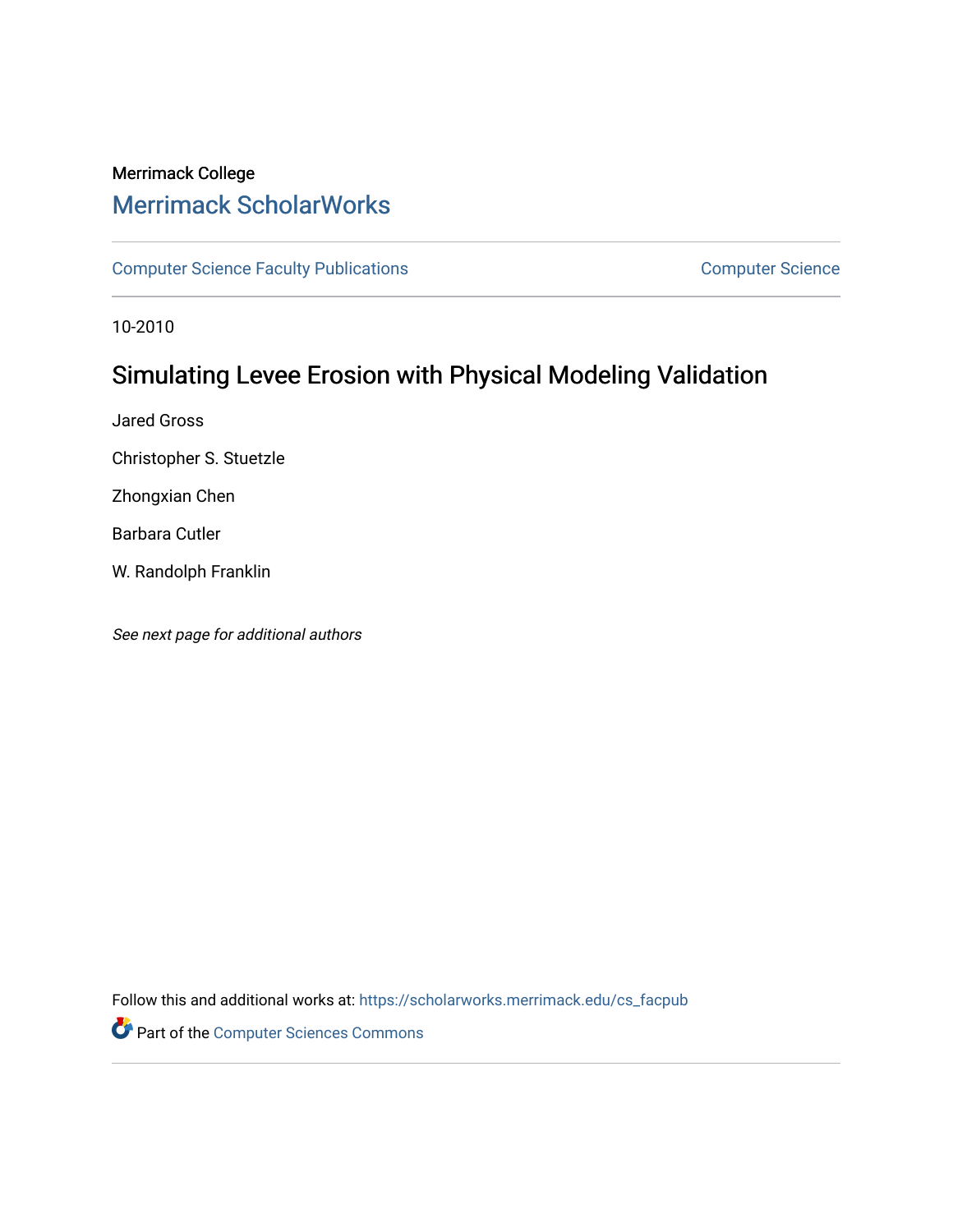# Authors

Jared Gross, Christopher S. Stuetzle, Zhongxian Chen, Barbara Cutler, W. Randolph Franklin, and Thomas F. Zimmie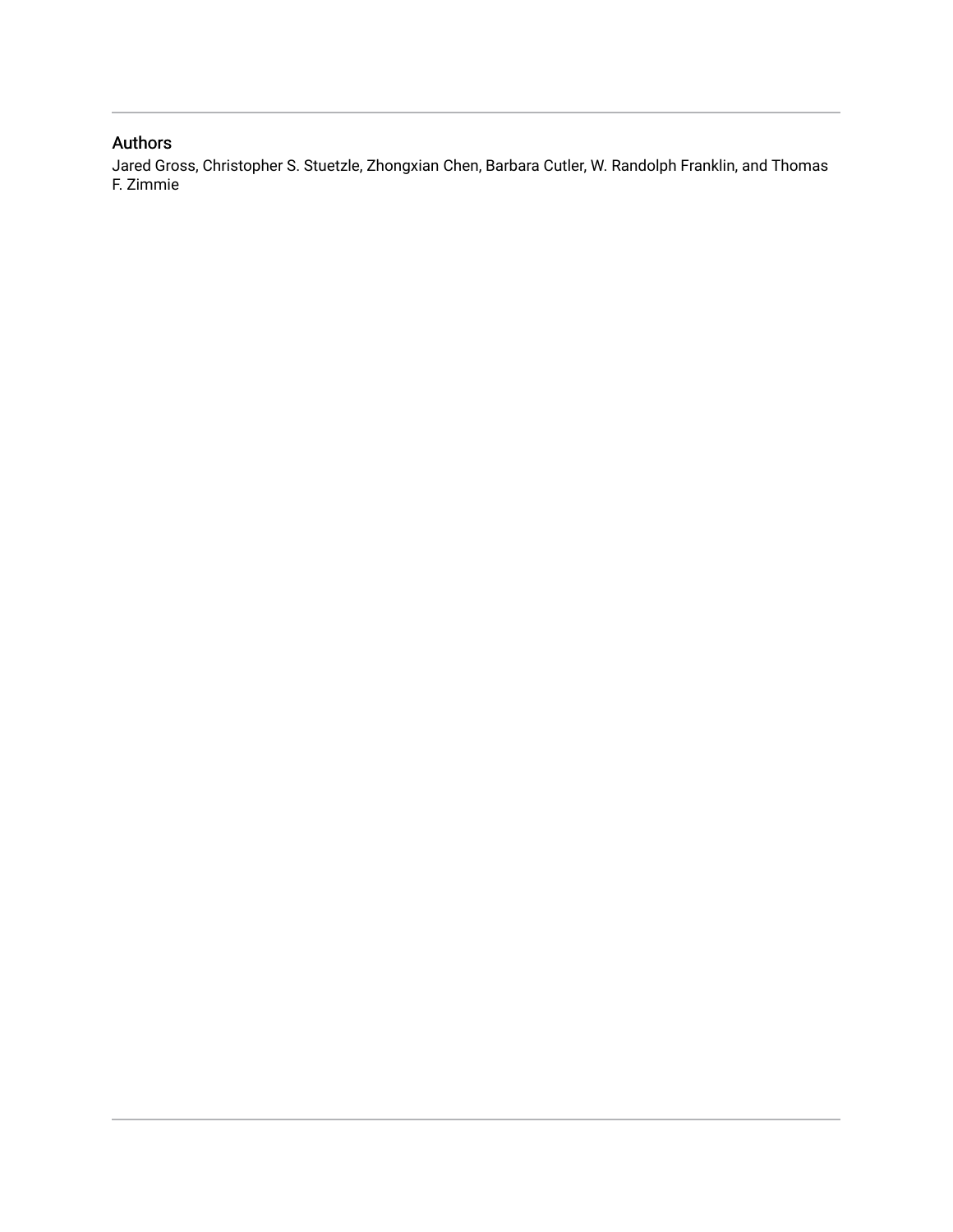See discussions, stats, and author profiles for this publication at: [https://www.researchgate.net/publication/269084556](https://www.researchgate.net/publication/269084556_Simulating_Levee_Erosion_with_Physical_Modeling_Validation?enrichId=rgreq-af6f15939b7f4417583b440c394d0120-XXX&enrichSource=Y292ZXJQYWdlOzI2OTA4NDU1NjtBUzo4OTA0Mzk0NjA3MzcwMjdAMTU4OTMwODcxOTQzNA%3D%3D&el=1_x_2&_esc=publicationCoverPdf)

# [Simulating Levee Erosion with Physical Modeling Validation](https://www.researchgate.net/publication/269084556_Simulating_Levee_Erosion_with_Physical_Modeling_Validation?enrichId=rgreq-af6f15939b7f4417583b440c394d0120-XXX&enrichSource=Y292ZXJQYWdlOzI2OTA4NDU1NjtBUzo4OTA0Mzk0NjA3MzcwMjdAMTU4OTMwODcxOTQzNA%3D%3D&el=1_x_3&_esc=publicationCoverPdf)

**Conference Paper** in Geotechnical Special Publication · October 2010

DOI: 10.1061/41147(392)31



**Some of the authors of this publication are also working on these related projects:**

Simulation and Validation of Levee Overtopping and Erosion [View project](https://www.researchgate.net/project/Simulation-and-Validation-of-Levee-Overtopping-and-Erosion?enrichId=rgreq-af6f15939b7f4417583b440c394d0120-XXX&enrichSource=Y292ZXJQYWdlOzI2OTA4NDU1NjtBUzo4OTA0Mzk0NjA3MzcwMjdAMTU4OTMwODcxOTQzNA%3D%3D&el=1_x_9&_esc=publicationCoverPdf) Project

**Project** 

CS Pedagogy [View project](https://www.researchgate.net/project/CS-Pedagogy?enrichId=rgreq-af6f15939b7f4417583b440c394d0120-XXX&enrichSource=Y292ZXJQYWdlOzI2OTA4NDU1NjtBUzo4OTA0Mzk0NjA3MzcwMjdAMTU4OTMwODcxOTQzNA%3D%3D&el=1_x_9&_esc=publicationCoverPdf)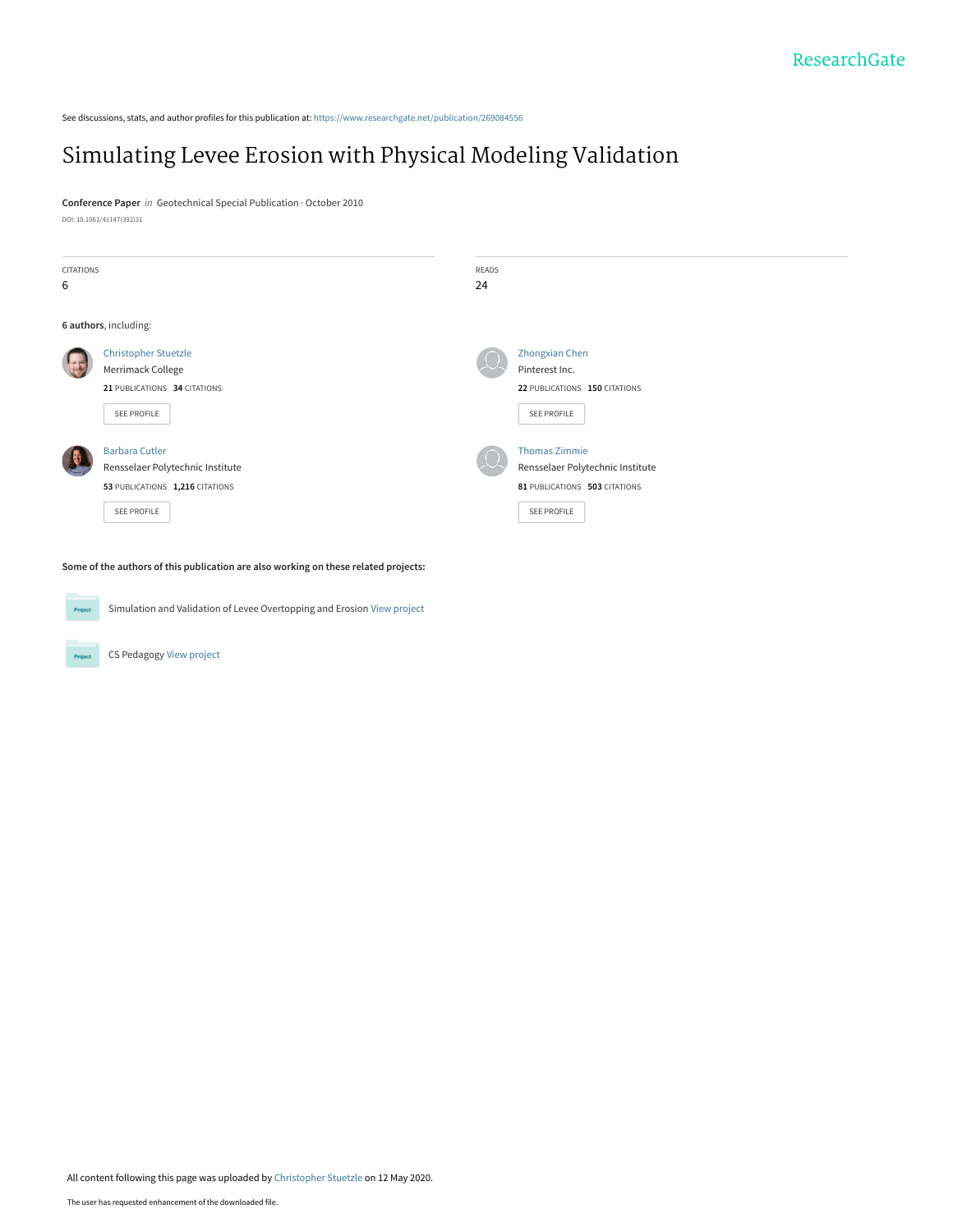## **SIMULATING LEVEE EROSION WITH PHYSICAL MODELING VALIDATION**

Jared A. Gross, A.M. $ASCE<sup>1</sup>$ ; Christopher S. Stuetzle<sup>2</sup>; Zhongxian Chen<sup>3</sup>; Barbara Cutler<sup>4</sup>; W. Randolph Franklin<sup>5</sup>; and Thomas F. Zimmie, P.E., M.ASCE<sup>6</sup>

**ABSTRACT:** This paper studies rill and gully initiation and propagation on levees, dams, and general earth embankments. It specifically studies where these erosion features occur, and how long a particular embankment can sustain overtopping before breaching and catastrophic failure. This contrasts to previous levee erosion analysis, which has primarily concerned the final effects of erosion, such as soil loss, depth of scour and breach width. This paper describes the construction of scaled-down physical models of levees composed of different homogeneous sands, as well as sandclay mixtures, and their laboratory testing. A 3-D laser range scanner captured the surface features of the physical model, before and after erosion. The resulting data is utilized in developing digital simulations of the rill erosion process. Those simulations combine 3-D Navier-Stokes fluid simulations and a segmented height field data structure to produce an accurate portrayal of the erosive processes, which will be validated by physical modeling.

-

<sup>&</sup>lt;sup>1</sup> Graduate Research Assistant, Dept. of Civil & Environmental Engineering, Rensselaer Polytechnic Institute, 110 8<sup>th</sup> Street, Troy, NY 12180. E-mail: grossj3@rpi.edu

 $^2$  Ph.D. Candidate, Computer Science Dept., Rensselaer Polytechnic Institute, 110  $8<sup>th</sup>$ Street, Troy, NY 12180. E-mail: stuetc@cs.rpi.edu

<sup>&</sup>lt;sup>3</sup> Ph.D. Candidate, Computer Science Dept., Rensselaer Polytechnic Institute, 110 8<sup>th</sup> Street, Troy, NY 12180. E-mail: chenz5@rpi.edu

<sup>4</sup> Assistant Professor, Computer Science Dept., Rensselaer Polytechnic Institute, 110 8<sup>th</sup> Street, Troy, NY 12180. E-mail: cutler@cs.rpi.edu

<sup>&</sup>lt;sup>5</sup> Professor, Electrical, Computer, and Systems Engineering Dept., Rensselaer

Polytechnic Institute, 110 8<sup>th</sup> Street, Troy, NY 12180. E-mail: frankwr@rpi.edu

<sup>&</sup>lt;sup>6</sup> Professor, Dept. of Civil & Environmental Engineering, Rensselaer Polytechnic Institute,  $1108^{\text{th}}$  Street, Troy, NY 12180. E-mail: zimmit@rpi.edu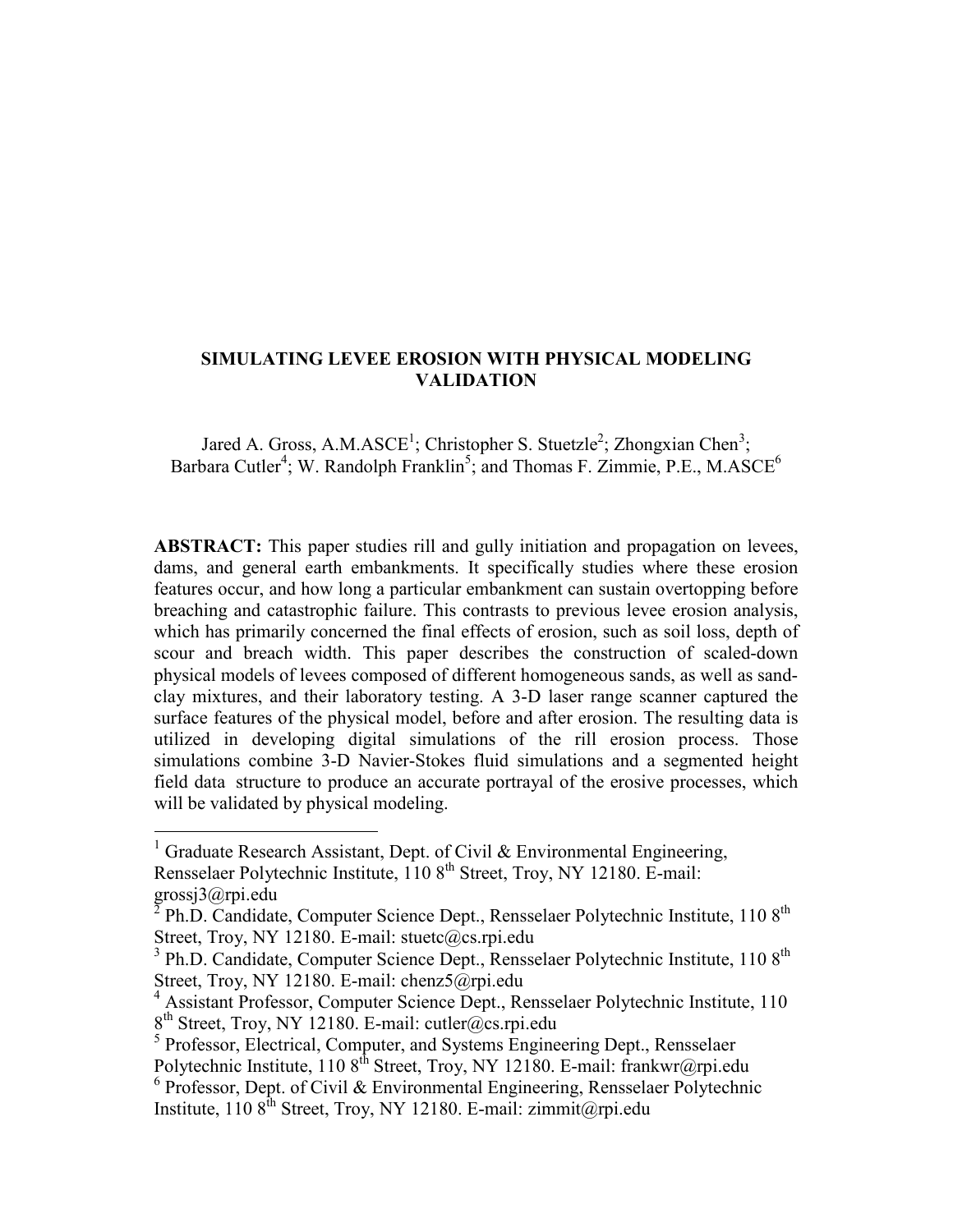#### **INTRODUCTION**

Levee failures that have occurred as a result of storm surges and flooding events have been primarily due to overtopping, although failure from seepage is also a possible failure mechanism. In either instance, the erosive processes can eventually lead to breaching of the levee and catastrophic damage on the adjacent floodplain. There have been many cases of earth embankment failures, for example, Hurricane Katrina in 2005, where breaching occurred and devastated the surrounding population. Levee failures are preventable, and a better understanding of the ways in which these embankments are designed and fail, so as protect against future failures, is a goal of this research.

The erosion processes described in this paper refer to hydraulic erosion. Small-scale erosion on earthen embankments is being studied, modeled and eventually simulated, with respect to the formation of rills and gullies. Validation of the simulation is a primary focus in this research, so scaled-down model levees are used to perform erosion experiments at 1 *g* and later at higher levels of *g* in a geotechnical centrifuge.

The results of experiments to date, are presented in this paper. Completed testing has been performed at 1 *g* using a homogeneous laboratory sand and Nevada sand – kaolin clay mixes. The physical models serve as the basis for developing accurate, digital simulations of the embankment erosion processes. Eventually, different types of soils and soil mixtures will be tested and complex geometries and boundary conditions utilized to quantitatively assess the effects of differing conditions.

## **RELATED RESEARCH**

There is a considerable amount of information pertaining to erosion on earth structures such as levees, dams and embankments both from a civil engineering as well as a computer graphics perspective. Current research on the topic of erosion in the field of civil engineering is primarily associated with developing models that predict final erosive measures (i.e. scour depth, final breach width, total soil loss, etc.). In the computer graphics field, multiple attempts have been made to simulate hydraulic erosion, chiefly to generate realistic-looking terrain and surface deformation animations as a result of fluid flow. While the research in both fields is beneficial and relevant, neither model the erosion, sediment transport or deposition processes with real physical accuracy capable of predicting the extent of erosion or possible water inundation as a result of breaching.

#### **Erodibility**

The erodibility of a soil relates the velocity of the water flowing over the soil to the corresponding erosion rate experienced by the soil. A soil's erodibility was defined as a way to describe the behavior of a soil under erosion conditions. Wan and Fell (2004) describe the development of two erosion rate tests, the Hole Erosion Test (HET) and Soil Erosion Test (SET), which measure a soil's erodibility. Using an Erosion Function Apparatus (EFA), Briaud and his colleagues investigated the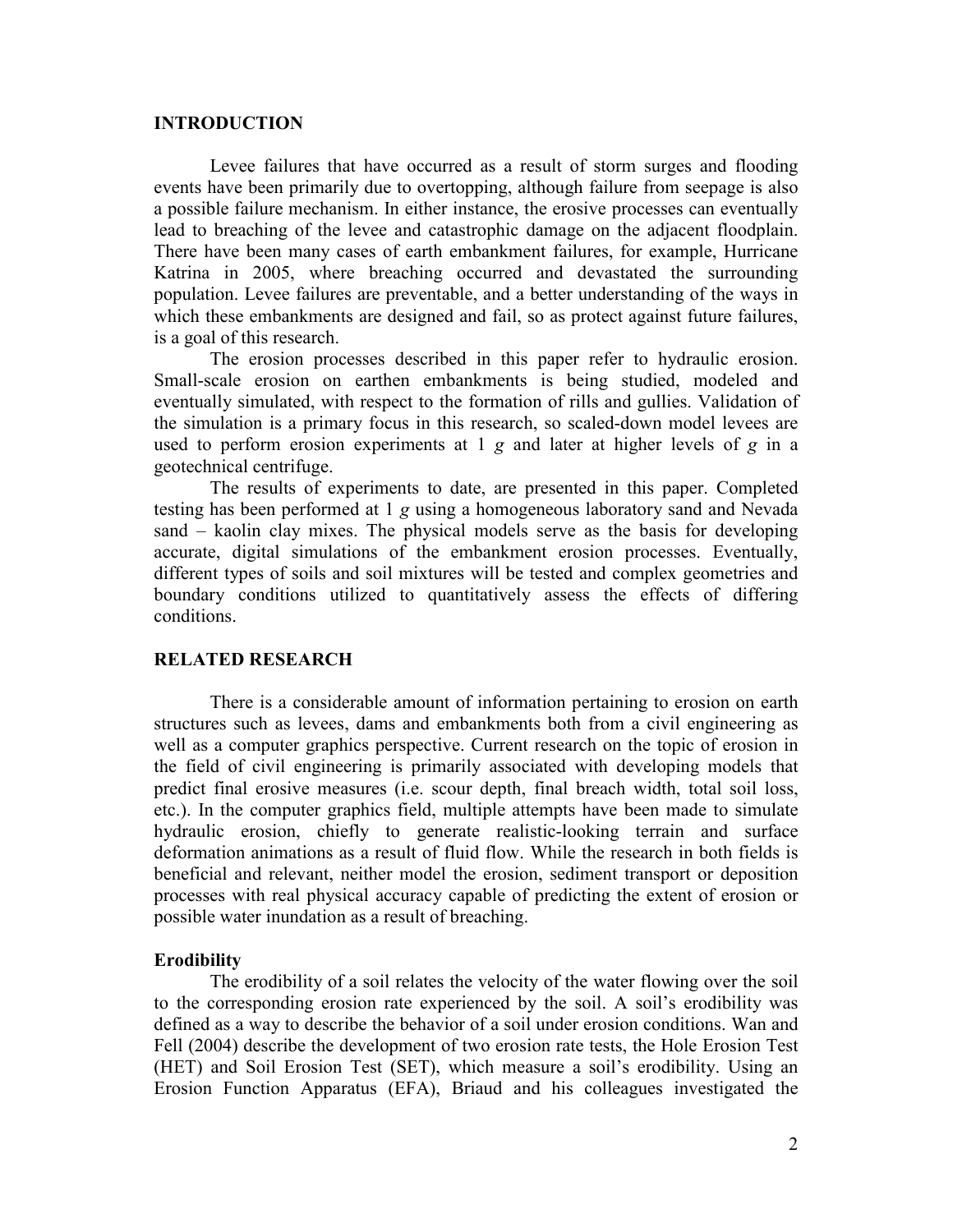erodibility of several different types of soil. The soils were classified into different categories of erodibility based on degree of compaction, erosion rate, water velocity and hydraulic shear stress (Briaud, et al. 2008). Xu and Zhang (2009) found that in addition to soil type, the degree of compaction plays an important role in erodibility on embankments. The erosion resistance increases with compaction effort, particularly with fine soils.

Briaud et al. (2008) deviate slightly from the broad definition of soil erodibility in order to produce a more technically correct definition of the parameter. Since the velocity of the water at the soil-water interface is zero, yet soil is still eroded, soil erodibility is actually based on the hydraulic shear stress. The shear stress changes with water velocity so that it can be defined along the soil-water boundary, incorporating the soil features as well as the water properties along the flow field. This model is ideal for small scale erosion simulation, as it allows for a parameter to be applied to the soil as a field over the entire embankment.

## **Rill Initiation**

Multiple factors influence erosion on an embankment including embankment configuration, flow velocity, slope discontinuities, presence of tailwater, and flow concentration at low points (Powledge, et al. 1989). These factors, if present, can impact the formation of rills and gullies on a slope, as well as the shape and speed in which the rill or gully propagates. On a slope, the overland flow first arrives as "sheet" erosion, then causes rill erosion with increasing flux (An and Liu 2009). Bryan and Rockwell (1998) studied agricultural sites near Toronto, Canada and found that significant rill incision typically occurred in early spring, immediately following snowmelt. This relates to the study of levees or earth dams that are adjacent to water bodies. They are saturated or can become nearly saturated rapidly, thereby creating rill initiation conditions.

Rills and gullies will form in areas of depression, or in areas where the soil does not have enough cohesion or shear strength to resist the hydraulic stresses from the flowing water. Factors affecting rill characteristics include the stress caused by the flow, roughness of the soil surface, slope gradient and soil erodibility (Mancilla, et al 2005). It was concluded that the most critical determinant of rill development is not threshold hydraulic conditions associated with intense runoff on steep slopes, or areas of depression, but impermeable subsoils that allow surface soils to become saturated (Bryan and Rockwell 1998).

#### **Rill Propagation**

After a rill has been initiated in an embankment slope, the initial rill will transport the majority of water and sediment. Occasional tributary rills may form temporarily that supply the main rill with water and sediment, but will taper off as the erosion process continues in the initial main rill (Mancilla, et al 2005). Erodibility within a rill may vary with depth, which can decrease the erosion process in granular soils, as a result of a reduced slope gradient. If a more erodible soil underlies the surface soil, however, the erosion rate in a rill or gully will actually be accelerated (Govers, et al. 2007).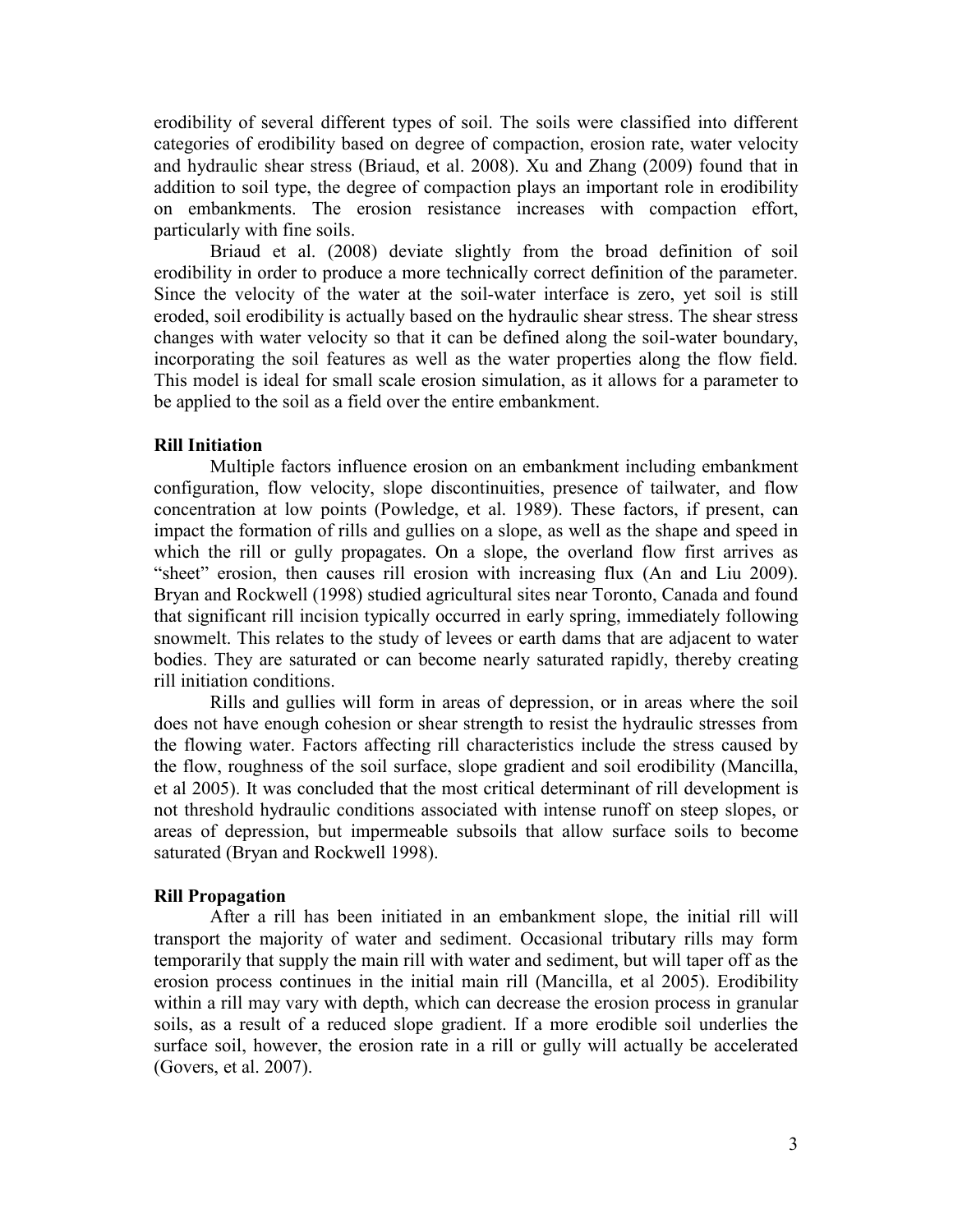Briaud et al. (2008) performed several tests that indicated that the rill erosion occurs first on the land side of the overtopped levee and progressively recedes, leading to eventual breaching. The quantity of soil eroded rapidly increases with the slope gradient, then decreases suggesting a critical slope gradient. If the slope of an embankment has not exceeded the critical gradient, interrill erosion occurs and transports sediment between rills or gullies. The majority of sediment carried by interrill erosion concentrates around rill heads, leading to an increased erosion rate and wider rill width in that area of the rill. Although the incidence of interrill erosion is larger than that of rill erosion, rill erosion is the dominant process on embankment slopes because it is significantly more intense (An and Liu 2009).

### **Performance Differences Amongst Various Soils**

Post Hurricane Katrina field surveys showed that in general, rolled compacted clay fill levees performed well with minor erosion occurring when overtopped, whereas hydraulic filled levees with significant amounts of silt and sand performed poorly. Using good clayey material often required long haul distances that slowed construction progress. So nearby granular material was used instead (Sills, et al. 2008). In cohesive embankments, breaching occurs as a result of headcutting, whereas in granular embankments, surface slips occur rapidly due to seepage on the downstream slope (Xu and Zhang 2009).

Threshold hydraulic stress values tend to be higher on freely drained material. After formation of the water table, however, this value drops, thereby making freely draining granular soil much more erodible (Bryan and Rockwell 1998). Dealing with waste embankments, research by Thornton and Abt (2009) showed that lower clay contents correlated with greater potential susceptibility to the gully erosive process.

Cohesive soils are more resistant to erosion due to high clay content. However, care must be taken when specifying and inspecting the type of clay used. Dispersive clays are an exception because the clay particles spontaneously detach from one another under saturated conditions (Torres 2008). Rockfill and clay embankments are considered to have medium to low erodibility, while silt and sand are considered to have high to medium erodibility according to Briaud's erodibility classification (Xu and Zhang 2009).

### **Physically-Based Erosion Simulation**

 Hydraulic erosion has been accepted as the single most important process in the shaping and development of terrain. Because of this, hydraulic erosion research in computer graphics has focused mainly on terrain generation and animation. The height field erosion simulation performed by Musgrave et al. (1989) and the sedimentation process in the work by Chiba et al. (1998) are examples of terrain generation in computer graphics. In each example, an erosion process is simulated on a terrain to morph and mold it to be more realistic-looking.

 Erosion simulations require efficient algorithms that can be run on dynamic data structures in order to capture the small-scale complexity of the process. There are three primary data structures that are often used for erosion simulation: height fields, voxel grids, and layered height fields. Stuetzle, et al. (2010) presented an extension to the layered height field, called a Segmented Height Field (SHF).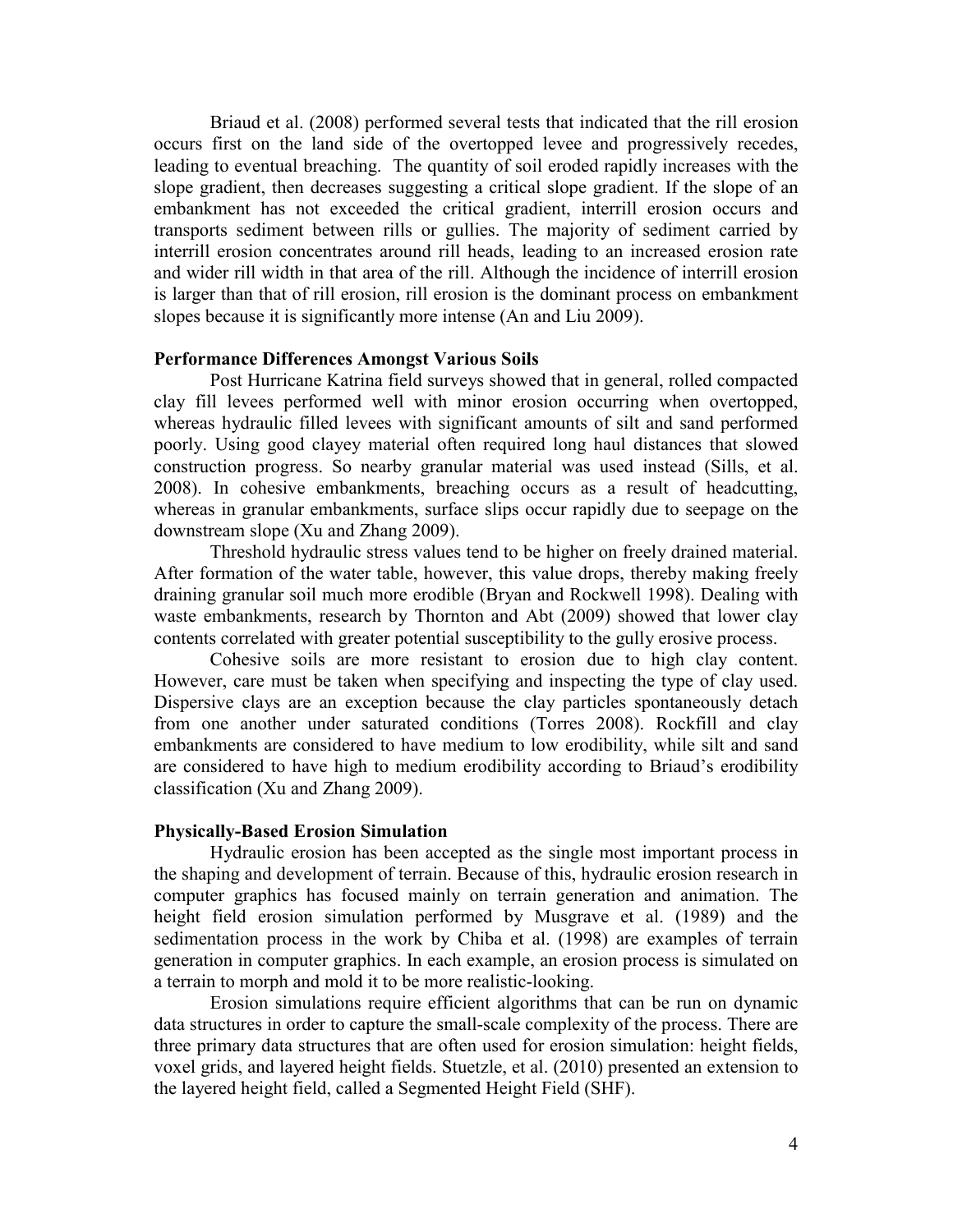Although much work has been done to simulate erosion, very little of it has presented validation of results. Validation of our computer simulation by laboratory experimentation is a primary objective of this research. To our knowledge, validation of computer simulations has not yet been accomplished, though it has been attempted with some success by the Soil Degradation Assessment (SoDA) project (Valette et al. 2006).

#### **PROCEDURES**

#### **Physical Modeling**

Initial overtopping tests were conducted on a half-levee model within an open aluminum box of dimensions 0.356m x 0.61m x 0.914m (14" x 24" x 36"). A piece of plywood,  $0.013$ m  $\binom{1}{2}$  in thickness, was cut to the dimensions  $0.152$ m x  $0.61$ m  $(6"$  x 24") and sealed in the aluminum box using silicone, which partitioned the space within the box into two distinct zones. The smaller zone measured  $0.152m \times 0.61m \times$ 0.216m (6" x 24" x 8  $\frac{1}{2}$ ") and was used as a reservoir for the water to rise in and eventually overtop the model levee, which was constructed in the second, larger zone using a moist, medium-well graded laboratory sand having a dry unit weight of 100 pcf and an internal friction angle,  $\varphi = 39.6^{\circ}$ .

Constructed in lifts and compacted using a  $0.102m \times 0.102m$  (4" x 4") wooden hand tamp, a level base layer 0.076m (3") thick was placed first, followed by the half-levee with a 0.127m (5") wide crown and 5H:1V slope. This slope inclination as per the U.S. Army Corps of Engineers (USACE) Levee Design Manual to prevent damage from seepage exiting the slope on the land side for sand levees (USACE 2000). The elevation of the crown was 0.152m (6"), the same as the elevation of the plywood partition. The final configuration of the model levee in the box left a 0.127m x 0.61m (5" x 24") area, in plan, at the toe of the levee slope that acted as a floodplain. Figure 1 shows the physical experiment setup. A small aquarium pump was placed  $0.013m$  ( $\frac{1}{2}$ ") above the floodplain at the farthest point downstream in the box to pump out flood water and allow the overtopping to continue for a longer duration. In both (a) and (b), the water source is located on the left side of the box, and the pump to remove excess flood water is represented as the black object on the right side of the box.

Overtopping tests were also conducted on a full-levee model in the same aluminum box described above, using the same laboratory sand as well as sand-clay mixes. The sand-clay mixes had a dry unit weight of 96 pcf. The 0.152m x 0.61m (6" x 24") plywood was replaced with a 0.076m x 0.61m (3" x 24") piece of plywood that was sealed in the box with silicone, partitioning the box into halves for the laboratory sand testing only. A core was not used during the sand-clay mixture tests, as the levee slopes were flat enough and the soil had sufficient cohesion to prevent seepage failures. The role of the plywood in this setup was to serve as a low-permeability core for the levee. A base layer  $0.038m$  (1  $\frac{1}{2}$ ) thick was constructed in lifts and compacted with the hand tamp on each side of the partition. The full-levee was constructed with a 0.203 m (8") wide crown and 5H:1V slopes, so that the elevation of the crown was  $0.013$ m  $\left(\frac{1}{2}\right)$  above the elevation of the plywood core, allowing for some breaching to occur. The pump was placed at the most downstream point,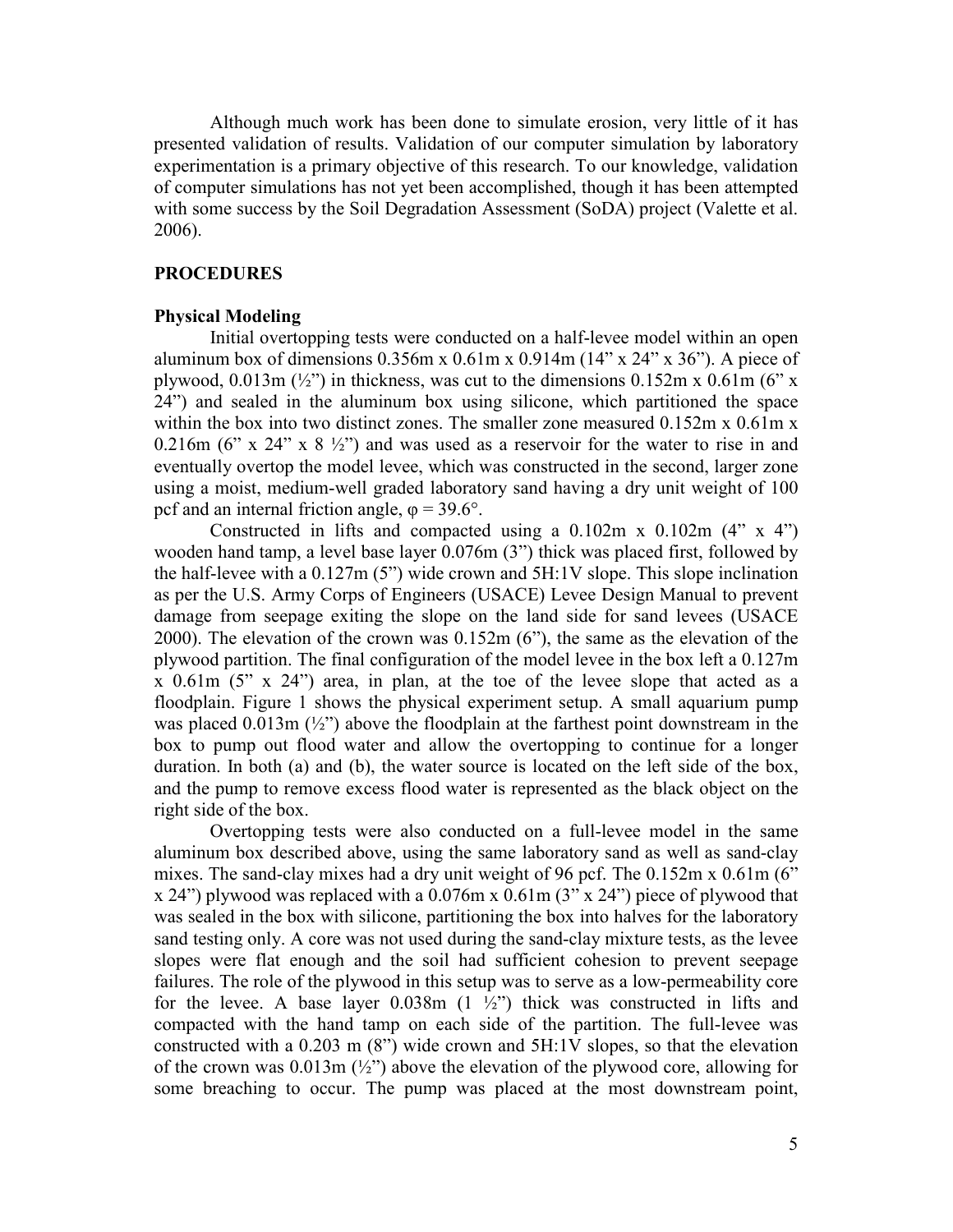

0.013m  $\binom{1}{2}$  above the floodplain, and water was allowed to overtop the levee for tests with flow rates

**Figure 1. Schematic view of both the initial (a) and current (b) experimental test setup. The upper images are section views, while the lower images are the setup in plan.** 

ranging from 0.0063 L/sec to tests with flow rates of 0.040 L/sec. The majority of tests conducted have used a constant flow rate between 0.010 L/sec and 0.015 L/sec, however, more extreme cases (very slow flow rate and very rapid flow rate) were investigated to observe the influence of flow rate. In each test, evidence of rill erosion was carefully monitored.

## **Data Collection**

 3-D scans were taken before erosion simulation began and immediately following erosion of the levee model. Each scan represented a different terrain elevation of the levee. The scans were taken using a 3-D laser range scanner (Fig. 2a), which provided a point cloud (Fig. 3c and 3d) with color information for each data point. This data was then processed to ready it for adaptation to the Segmented Height Field (SHF). To minimize holes in the data from occlusion, two scans were made of each elevation and registered using keypoints on the rigid aluminum box (Smith, et al. 2008). Once each scan for a single elevation was aligned to the same coordinate system, points were then discretized by superimposing a 2-D horizontal grid over the point cloud and snapping each point to its nearest grid space. The data in each grid space was then averaged to create a single height value per grid space, creating a height field. Grid cells not assigned a height value from the scan are interpolated using ODETLAP (Stookey, et al. 2008). This procedure was repeated for each layer, and used to create a single SHF from the layers of height fields, shown in Figure 2.

The renderings in Figures 2b, 3c and 3d were created using the program *Mathematica* and are colored according to elevation. The relatively equal spacing of the elevation contours in Figure 3c compared to the displaced and irregular elevation contours in Figure 3d illustrate the movement of sediment and the presence of a rill on the slope after water had overtopped the model levee. A slight curve in the elevation contours in Figure 3c is seen on the landside slope. The rill formed in that area where the elevation changed slightly, as expected according to previously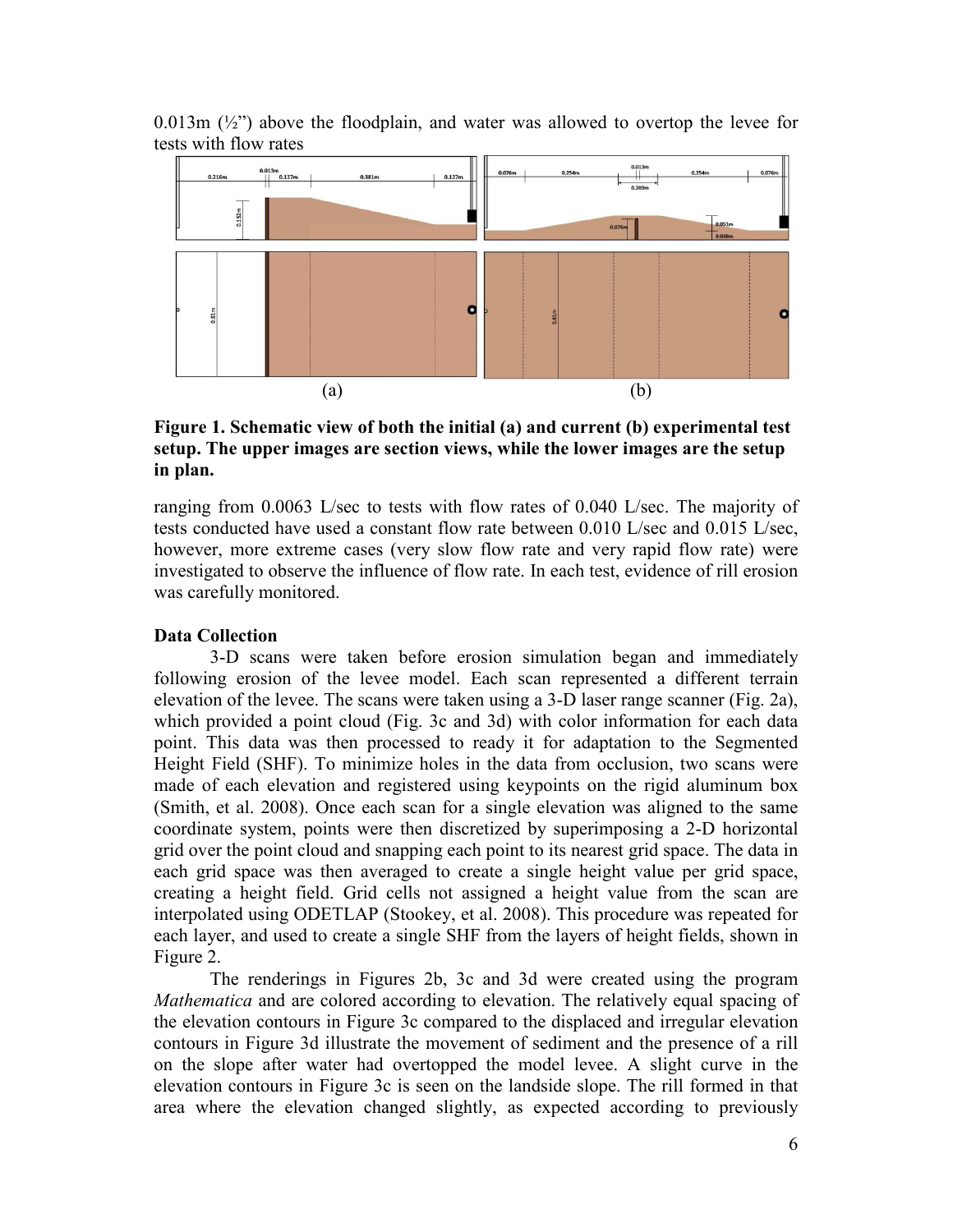published findings. Figures 2b and 3d show the rill regression on the levee crown stopping half way across the crown. The receding channel stops at this location stopping half way across the crown. The receding channel stops at this location<br>because the plywood core had been reached from displacement of sediment and illustrates the effectiveness of a core in at least slowing down the process of a full breach occurring. d 3d show the rill regression on<br>wm. The receding channel stops<br>een reached from displacement<br>ore in at least slowing down the



Figure 2. (a) 3-D laser range scanner (b) 3-D rendering of a post-erosion simulation using laboratory sand scan data.

### **Interpolation and Visualization and Visualization**

In order to perform an erosion simulation, a surface must be extracted from the data structure. To do this, the data is converted into a tetrahedral mesh, allowing surface information to be extracted, such as slope, as well as generate surface normals for visualization. These not only improve the quality of the resulting visualization, but also yield more accurate physical simulations by allowing water to flow smoothly down the levee's slopes and through channels cut within the soil. In order to perform an erosion simulation, a surface must be extracted from<br>data structure. To do this, the data is converted into a tetrahedral mesh, allowing<br>ace information to be extracted, such as slope, as well as gen

## **RESULTS**

#### **Half-Levee Setup**

Water began to overtop the reservoir and flow through the soil (groundwater, Water began to overtop the reservoir and flow through the soil (groundwater, seepage, etc.), thereby saturating the soil, and slowly flowed over the crown of the embankment on the surface. Surface tension was evident, as the water on the surface of the crown had boundaries (i.e. the water did not come over the top in one big sheet of the crown had boundaries (i.e. the water did not come over the top in one big sheet of water). Once the water had crossed the crown on the surface, rill initiation at the top of the embankment was observed, beginning at the crest of the slope (the intersection of the crown edge and edge of the slope) and eroding its way to the toe of intersection of the crown edge and edge of the slope) and eroding its way to the toe of the slope. This formed the primary rill on the slope and the time required for this rill urface tension was evident, as the water on the surface.<br>
Let the water did not come over the top in one big sh<br>
crossed the crown on the surface, rill initiation at<br>
observed, beginning at the crest of the slope (<br>
and ed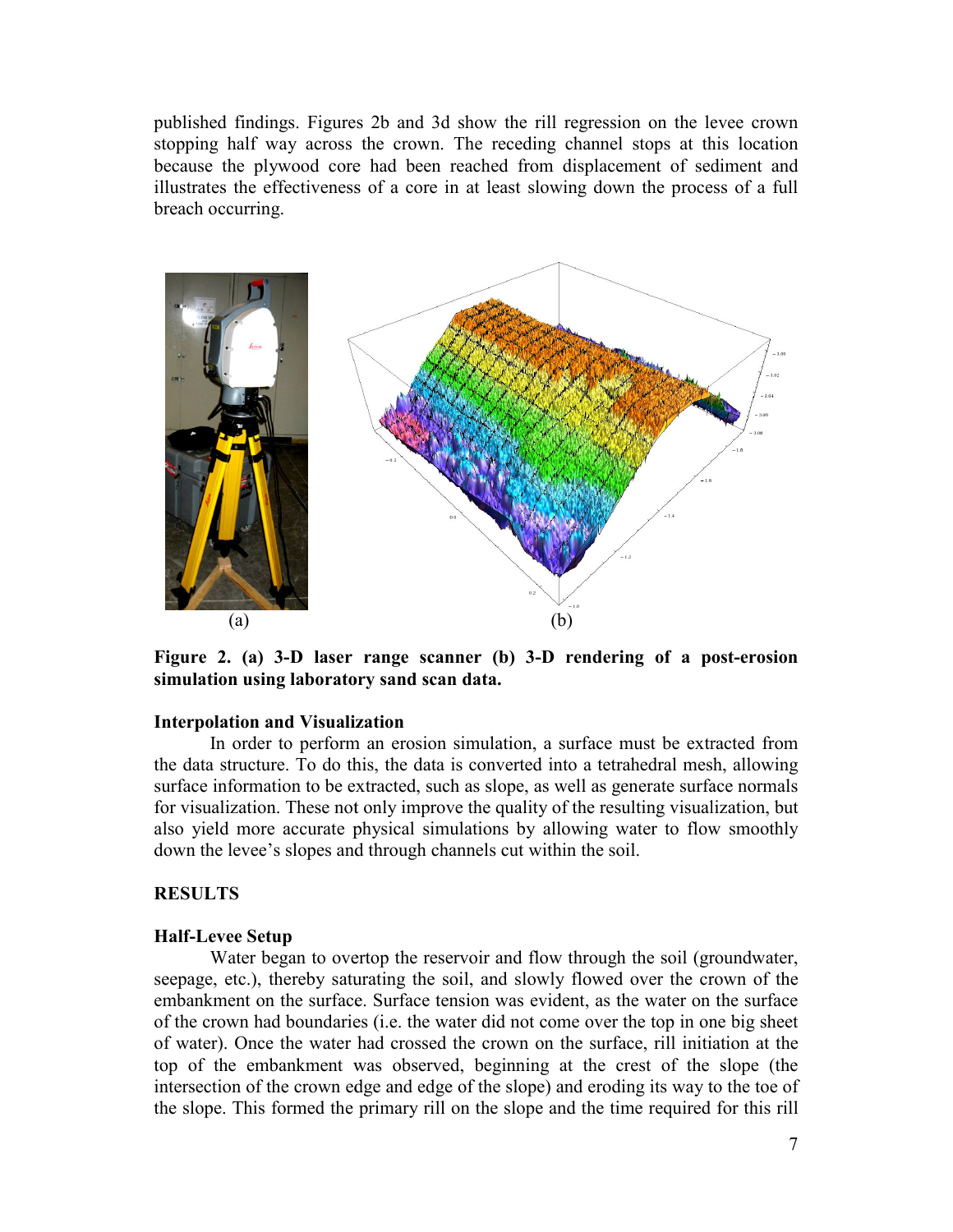to form was defined as " $T_{\text{rill}}$ ". Secondary, or tributary, rills formed and contributed to the main rill, but the water tended to continue to erode the initial rill, rather than form a new main rill. Once rilling had begun on the slope, the water began eroding a channel that receded across the crown from the crest of the slope towards the plywood. The rill on the slope went one direction and the channel on the cr in the opposite direction, but in line with the rill on the embankment slope. in but the water tended to continue to erode the initial rill, rather than form<br>new main rill. Once rilling had begun on the slope, the water began eroding a<br>annel that receded across the crown from the crest of the slope . Secondary, or tributary, rills formed and contributed to nded to continue to erode the initial rill, rather than form g had begun on the slope, the water began eroding a the crown from the crest of the slope towards the

Recorded times for rill initiation to occur on the levee slope for this setup are shown in Table 1. For this setup, the levee slope was  $0.389m$   $(15.3")$  in length. The data for this setup yielded unique results. It was the expectation that a high flow rate would erode the slope more rapidly. This relationship may be true for embankments that are already saturated, however, in this setup the plywood divider prevented the model from becoming saturated until overtopping began. So, as water was flowing on the surface, the model was also in the process of becoming saturated. The water at higher flow rates moved more rapidly over the surface of the soil than through the soil, essentially eroding less erodible unsaturated sand and producing larger values of  $T_{\text{rill}}$ . Because the water at lower flow rates did not move significantly faster over the soil surface compared to flowing through the soil, the model was able to become saturated and more erodible before the rilling process began and yielded smaller values of T<sub>rill</sub>. in the opposite direction, but in line with the rill on the embankment slope.<br>
Recorded times for rill initiation to occur on the levee slope for this setup are<br>
shown in Table 1. For this setup, the levee slope was 0.389m soil, essentially eroding less erodible unsaturated sand and producing larger values of  $T_{\text{rill}}$ . Because the water at lower flow rates did not move significantly faster over the soil surface compared to flowing through ore rapidly over the surface of the soil than through<br>erodible unsaturated sand and producing larger values<br>wer flow rates did not move significantly faster over<br>owing through the soil, the model was able to becce<br>e befor

| t wore to full information villes for the mail fevel informatio |                        |                         |  |  |  |
|-----------------------------------------------------------------|------------------------|-------------------------|--|--|--|
| Test No.                                                        | Flow Rate, Q, (mL/sec) | $T_{\text{rill}}$ (sec) |  |  |  |
| $HL - 01$                                                       |                        | 55                      |  |  |  |
| $HL-02$                                                         | 12.5                   |                         |  |  |  |
| $HL-03$                                                         |                        | I h                     |  |  |  |

Table 1. Rill initiation times for the half-levee model.

#### **Full-Levee Setup – Laboratory Sand**

In addition to water eroding a channel on the slope, the rill process also involves the location of a specific area on the slope due to geometric or compositional variations, unique to each embankment. To ensure the experiments accurately In addition to water eroding a channel on the slope, the rill process also involves the location of a specific area on the slope due to geometric or compositional variations, unique to each embankment. To ensure the experi core, so that the geometry of the wood would not be the determinant in the location of core, so that the geometry of the wood would not be the detern<br>rill formation. The results of this setup are shown in Figure 3.



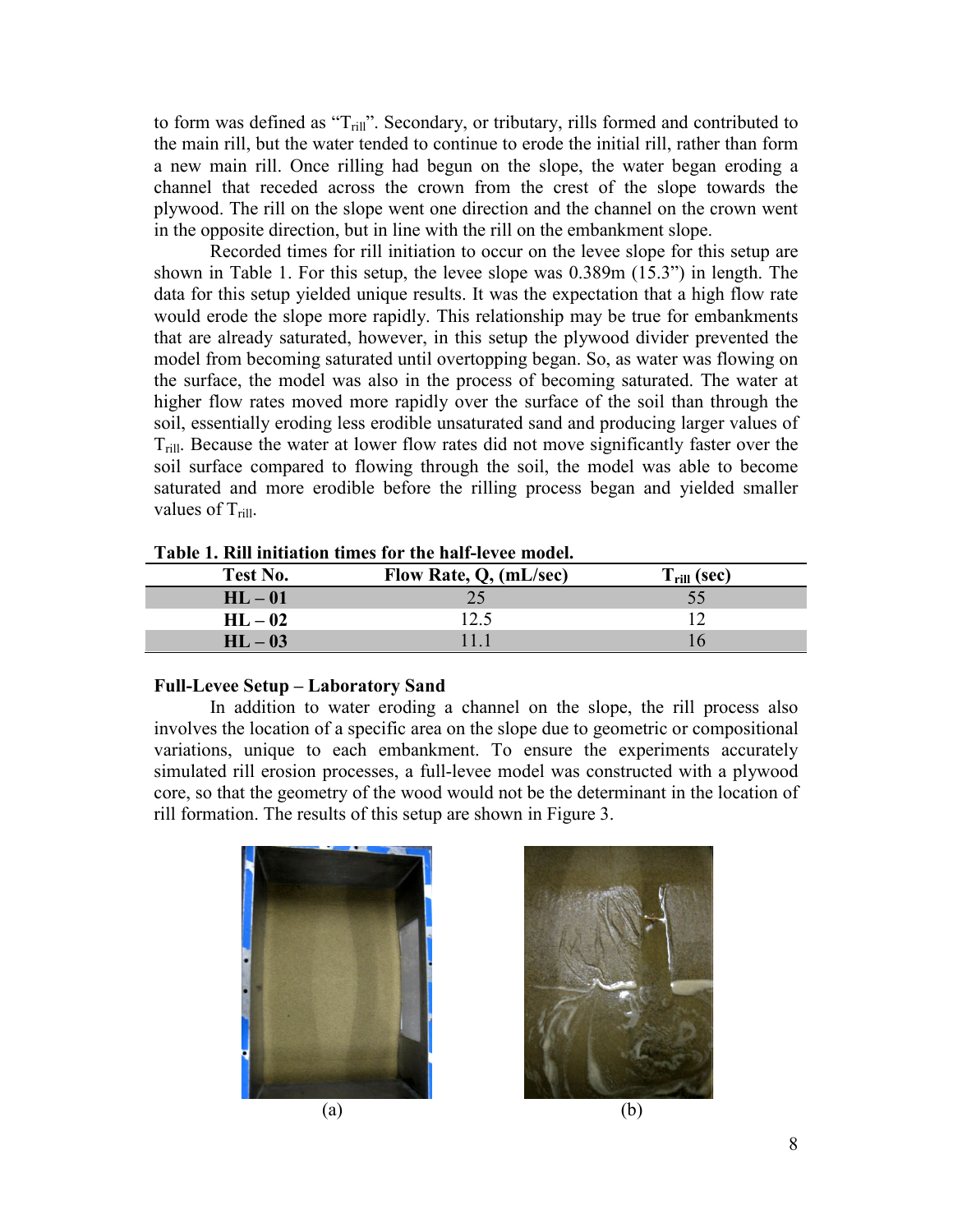

Figure 3. Laboratory testing: (a) current experimental setup (b) primary rill and tributary rills (c) visualization of the experimental setup using 3-D point cloud tributary rills (c) visualization of the experimental setup using 3-D point cloud<br>data (d) visualization of the setup post-erosion simulation using 3-D point cloud **data.**

Water was supplied to one side of the levee and the water level was allowed to rise until overtopping began. The full-levee model also offered the benefit of slowly rise until overtopping began. The full-levee model also offered the benefit of more realistic saturation conditions, as the water could flow through the sand to the more realistic saturation conditions, as the water could flow through the sand to the floodplain side of the levee. Once the water had crossed the levee crown, rill initiation began, at a location influenced by the levee itself, and a channel was eroded on the slope, as well as across the levee crown. Additionally, the use of a full-levee model allowed for a more complete rilling process, as the channel that receded across the allowed for a more complete rilling process, as the channel that receded across the levee crown had the opportunity to reach the water-side slope, thereby breaching the levee. levee model also offered the ben<br>ater could flow through the sand<br>d crossed the levee crown, rill ini<br>tself, and a channel was eroded<br>litionally, the use of a full-levee<br>as the channel that receded acro<br>water-side slope, t

Recorded times for rill initiation and times for the water to cross the 0.203m Recorded times for rill initiation and times for the water to cross the 0.203m (8") levee crown, as well as initial  $(w_i)$  and final  $(w_f)$  moisture contents of the levee soil are provided in Table 2. For this setup, each levee slope was  $0.259m$  (10.2") in length.

| Test No. | <b>Flow Rate,</b><br>$Q$ , (mL/sec) | $\mathbf{T_{cross\, crown}}$<br>(sec) | $T_{\text{rill}}$ (sec) | $W_i$ $(\frac{9}{6})$ | $W_f$ (%) |
|----------|-------------------------------------|---------------------------------------|-------------------------|-----------------------|-----------|
| $FL-01$  | 12                                  | 44                                    | 15                      | N/A                   | N/A       |
| $FL-02$  | 7.41                                | 69                                    | 14                      | 7.72                  | N/A       |
| $FL-03$  | 6.25                                | 86                                    | 21                      | N/A                   | N/A       |
| $FL-04$  | 14.29                               | 38                                    | 40                      | 8.01                  | 24.79     |
| $FL-05$  | 11.1                                | 12                                    | 16                      | 9.13                  | 23.62     |
| $FL-06$  | 40                                  | 40                                    | 22                      | 9.78                  | 23.33     |
| $FL-07$  | 9.1                                 | 154                                   | 27                      | 14.58                 | 23.66     |
| $FL-08$  | 11.1                                | 114                                   | 29                      | 10.45                 | 22.60     |

**Table 2. Rill initiation times for full Table 2. Rill full-levee model.**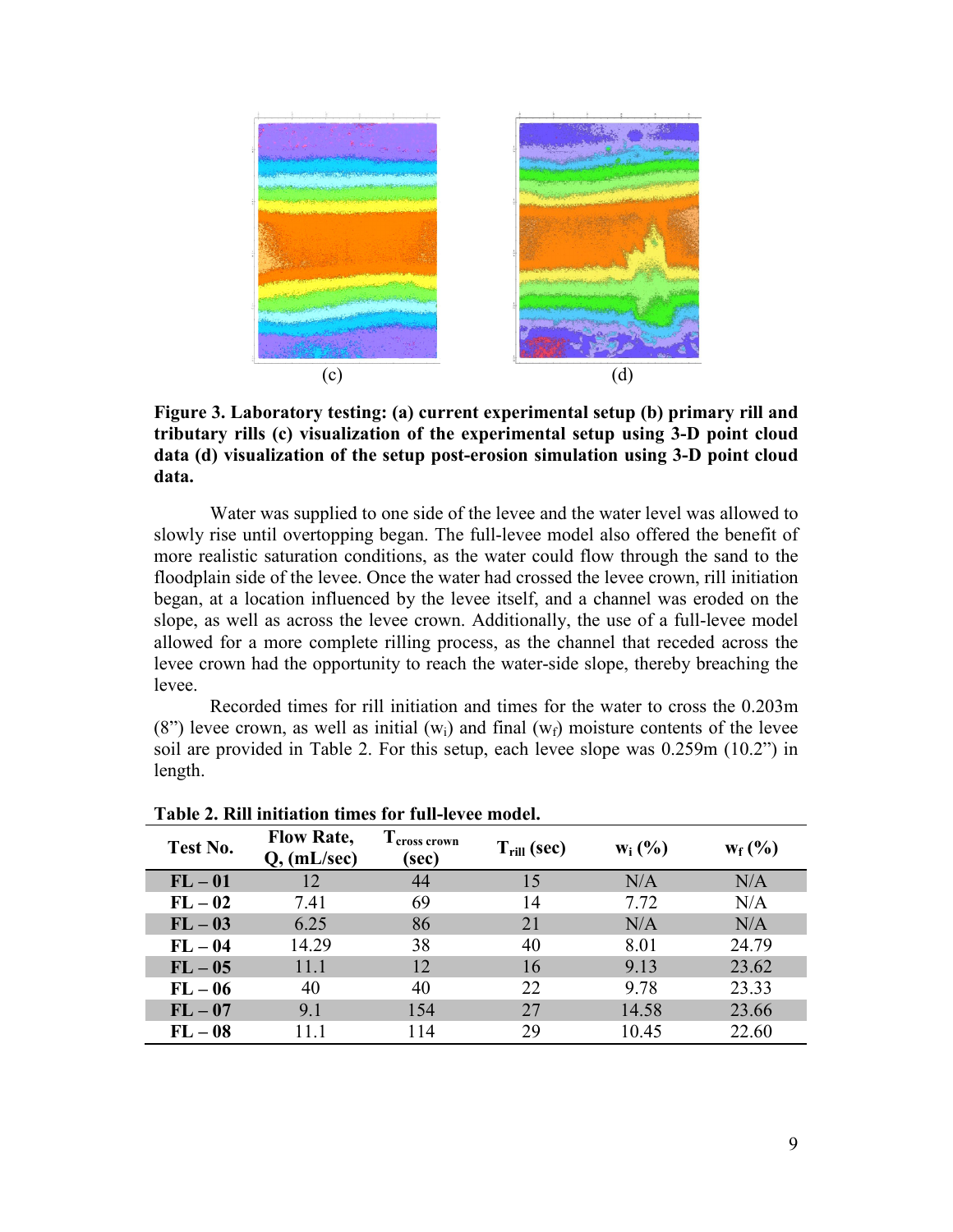#### **Full-Levee Setup – Nevada Sand – Kaolin Clay Mix**

The full-levee testing of the sand-clay mix followed the same procedure as the full-levee testing with the laboratory sand. However, the preparation of the model varied slightly. The sand-clay levee model did not incorporate a low-permeability core of any kind during the testing. The Nevada sand and kaolin clay also were carefully measured in predetermined proportions based on the sand versus clay content (100-0, 90-10, 85-15) for the particular experiment. Specific volumes of water were measured in order to be mixed thoroughly in the mixer at the desired initial moisture content of 7.5%.

 The observed macroscopic erosion processes in the sand-clay mixes were very similar to the erosion processes observed in the laboratory sand experiments. The water began to saturate the soil while the water level rose on the waterside of the levee, then progressed over the crown of the levee and eventually formed a rill on the landside slope and began to recede across the crown, as in the sand experiments. The microscopic erosion processes showed larger clumps of soil (approximately 1.59mm  $\binom{1}{16}$  to 3.18mm  $\binom{1}{8}$  in diameter) being removed from the levee crown and a type of undercutting taking place, resulting in a faster breach time. The breach time was defined as the time from the beginning of the rill initiation to the time when a channel had completely receded length of the levee's crown. Figure 4 shows the time required for the initial rill ("T\_rill") to form on the landside slope of the levee and for full breaching ("T\_breach") to occur as a function of kaolin clay content.



**Figure 4. Time required for the initial rill and for full breaching to occur in sand-clay levees.** 

As depicted in Figure 4, the faster breach times occur with increasing clay content of the levee and increased size of sediment being eroded from the levee's crown. Conceptually, the data shown in Figure 4 seem counterintuitive as increasingly cohesive levees should require more time for erosion to occur, due to the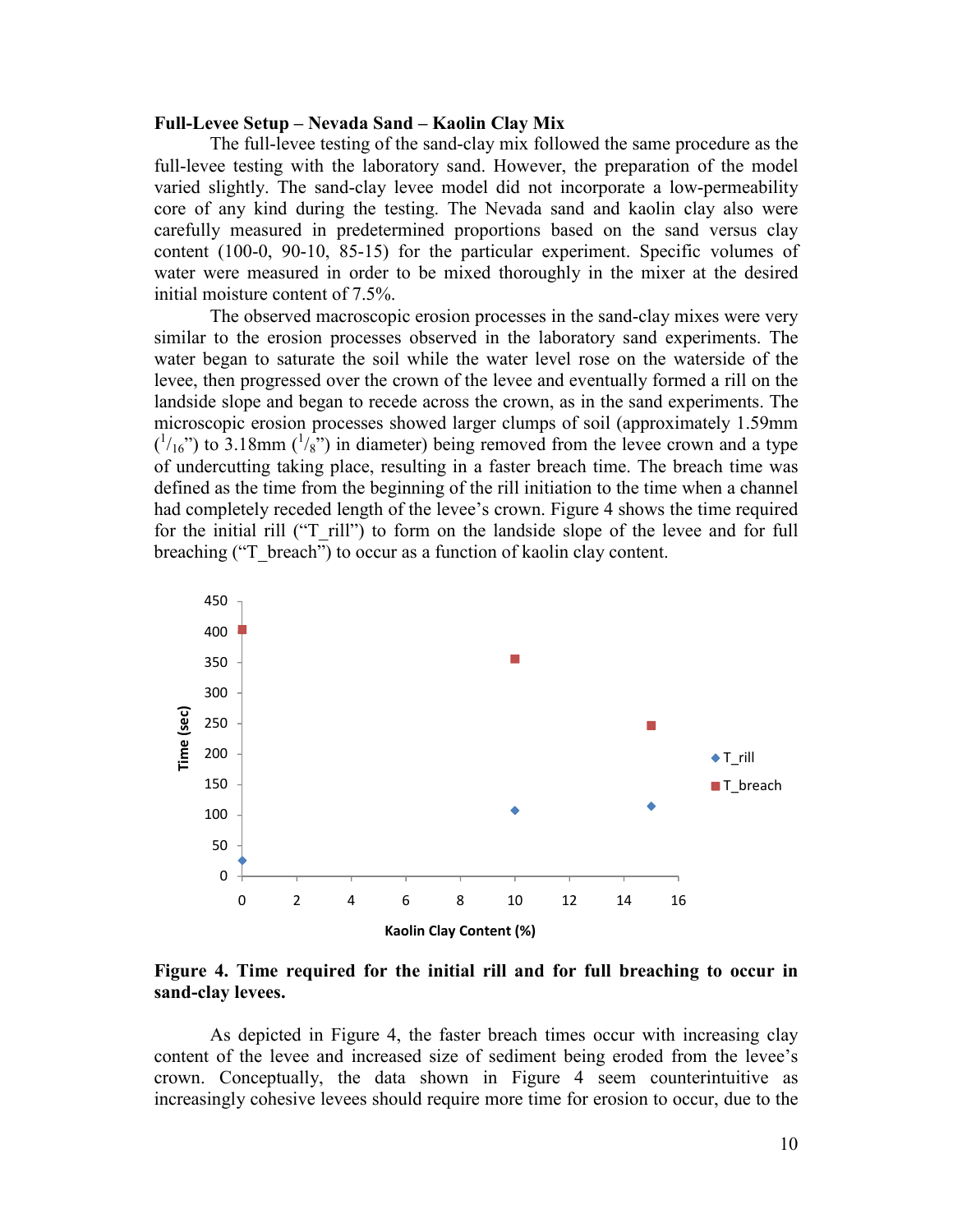lower permeability of the material. Physically, the data shown are reasonable if the sediment clumping is considered. Larger and therefore heavier particles were removed from the levee when the rilling process commenced. The flowing water could not carry the mass and deposited the clump of soil farther up on the levee slope, so the clumps of soil accumulated at the leading end of the rill thereby creating a large amount of soil to be eroded down the slope and resulting in longer initial rill formation times. As the channel receded across the levee crown, large clumps of soil were eroded and carried a short distance while suspended in the water before reaching the bottom of the channel when rolling could occur. Because the direction of the erosion occurring on the levee's crown is opposite the direction of flow, deposition of sediment did not impede the erosion process, resulting in more rapid breach times as clay content, and clump size, increased Also, because the water travels at a greater velocity on the surface than through the clayey levee, more surface erosion is observed in a shorter period of time. Further testing is required to determine if this trend will continue as the levee becomes dominated by clayey soils.

#### **CONCLUSIONS AND FUTURE CONSIDERATIONS**

The model levees eroded more rapidly when fully or nearly fully saturated. A low-permeability core in the center of a levee prevented failure from seepage, and extended the time required for a full breach of the model to occur. A critical clay content in the levees composed of sand-clay mixtures existed at approximately 15- 20% kaolin clay content. A requirement for a core at the center of the levee could be imposed for soils of this composition.

The physical modeling capabilities allow for layered models, such as the inclusion of soil cores, and complex geometries with different crown widths and slope inclinations. Using a geotechnical centrifuge, erosion tests will be performed that will allow simulation and understanding of structures that will be subjected to stresses and forces encountered in earth embankments in the field. Measurement of flow velocity and hydraulic shear stress will be incorporated in future testing. Change detection software will be utilized to gather and process data for multiple layers of soil, allowing for simulation of more complex soil models in the software.

#### **REFERENCES**

An, Y., and Liu, Q. Q. (2009). "Two-Dimensional Hillslope Scale Soil Erosion Model." *Journal of Hydrologic Engineering*, 14(7), 690-697.

Briaud, J.-L., Chen, H.-C., Govindasamy, A. V., and Storesund, R. (2008). "Levee Erosion by Overtopping in New Orleans during the Hurricane Katrina." *Journal of Geotechnical and Geoenvironmental Engineering*, 134(5), 618-632.

Bryan, R. B., and Rockwell, D. L. (1998). "Water Table Control on Rill Initiation and Implications for Erosional Response." *Geomorphology*, 23, 151-169.

Chiba, N., Muraoka, K., and Fujita, K. (1998). "An Erosion Model Based on Velocity Fields for the Visual Simulation of Mountain Scenery." *The Journal of Visualization and Computer Animation*, 9(4), 185–194.